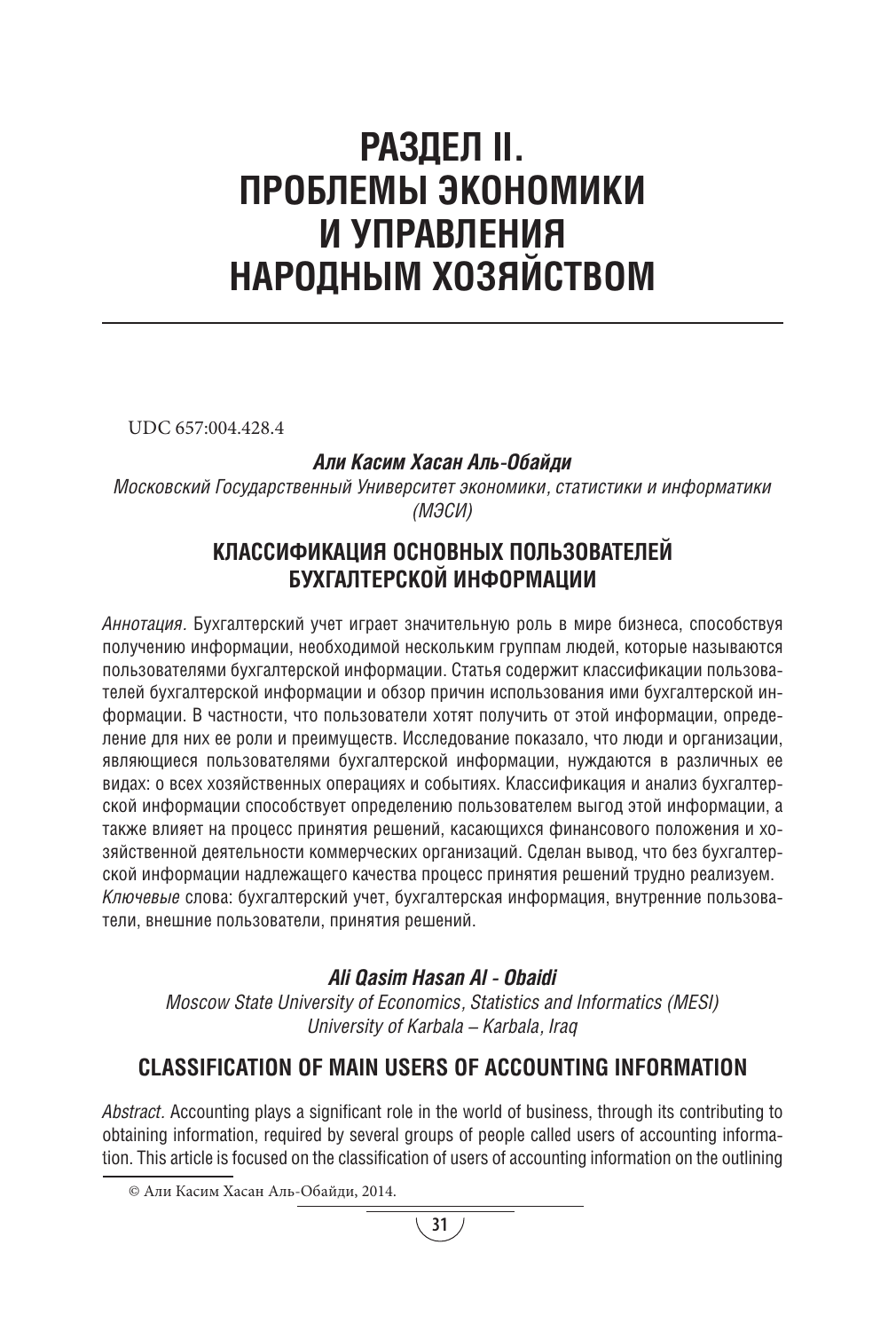of reasons they use this information and what they want to get from this information as well as on the definition of its role and advantages. This study has shown that both individuals and corporate users of accounting information needs its various kinds and for instance, all business transactions and events. The classification and analysis of accounting information facilitate the users defining its benefits as well as influence decision making processes pertaining to financial positions and economic performance of business companies. Otherwise stated, in the absence of proper accounting information, decision making would be hardly feasible.

*Keywords***:** Accounting, Accounting information, Users of Accounting Information, Internal users, External users, Decision-making.

Sometimes the impression is given that the purpose of accounting is simply to prepare accounting reports on a regular basis. While it is true that accountants undertake this kind of work, the preparation of accounting reports does not represent an end in itself. The ultimate purpose of the accountant's work is to give people better information to base their decisions on [4, p. 2].

Accounting is the "language of business" and an instrument to give business accounting information to users. It can be defined as an "information system that provides reports to users about the economics activities and condition of a business" [7, p. 3].

The goal of accounting as an information system is to provide information, which meets the needs of its users. Clearly, these should be specified in accordance with the theory of user's requirements [3, p. 17].

Accounting is concerned with collecting and analyzing accounting information. This information is useful for those who need to make business decisions and plans, including those who need to control them [4, p. 2].

Therefore, for accounting information to be useful, the accountant must be aware of users who the information is being prepared for and purpose which the information will be used for. There may be various groups of people (known as 'user groups') with an interest in a particular organization, in the sense of need to make decisions about it [4, p. 3].

The people who use accounting information to make decisions can be divided into three categories [1, p. 10]:

1. Those who carry on business.

2. Those outside a business enterprise who have a direct financial interest in business.

3. Those who have an indirect financial interest in business.

These categories apply to governmental and not-for-profit organizations as well as to profit organizations.

The figure below shows the Users of Accounting Information

1. **MANAGEMENT:** these users are often just referred to as managers. Managers are involved in a variety of activities, including planning, operating, and control. These activities involve making decisions both on an individual basis and in teams.

Management also refers to people who are responsible for carrying on business and guaranteeing its profitability and liquidity. In a small business, management may consist only of the owners. In a large business, management usually consists of people who have been hired to do the job. Managers must decide what to do, how to do it and whether the results match the original plans [1, p. 10].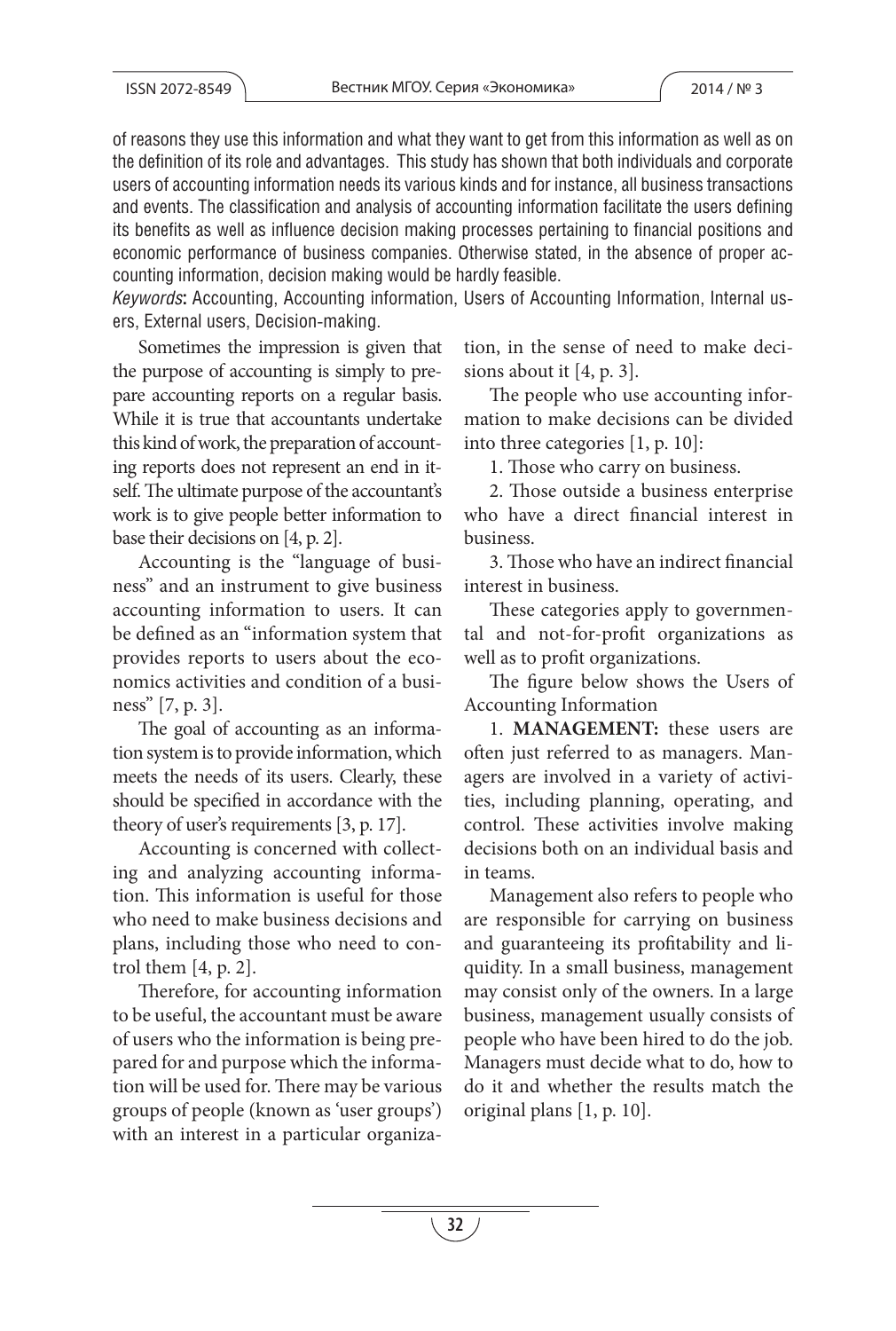

management accounting to buisider users [0, p. 10].<br>management accounting. The object of Because many key decisions are based evant and timely information for a man-The area of accounting that provides internal users (management) with information is called managerial accounting or management accounting. The object of managerial accounting is to provide relager [7, p. 3].

agement accounting information [8, p. 8]. mation to make decisions [1, p. 11]. Management accounting focuses on the information needed for planning, implementing plans, and cost control. Managers and executives who work inside a company have access to specialized man-

Often, such information is sensitive The basic management functions are: p.10]. ness. Examples of sensitive information ness. Managerial accountants employed goals [1, p. 11]. Often, such information is sensitive and is not distributed outside the busimight include information about customers, prices and plans to expand the busiby a business are employed in private accounting  $[7, p. 3]$ .

In addition to using management accounting information available only to those within the firm, management of

users (management) with infor- counting information that is also available a company can use general financial acto outsider users [8, p. 10].

nagerial accounting is to provide rel- on accounting data, managers are one of gement accounting focuses on managers perform functions that are essenmenting plans, and cost control. Man- business has more elaborate operations than rs and executives who work inside a small, the same basic functions must be perthe most important users of accounting information. In a decision making process tial to carrying on business. Although large formed, and each requires accounting information to make decisions [1, p. 11].

Business funding: a finance function designated for corporate finance managing.

s and plans to expand the busi-<br>in production funds to reach company's Investing resources: investing assets goals [1, p. 11].

> that an organization provides to its cus-Operations and production function: the operation and production function are producing the products or services tomers.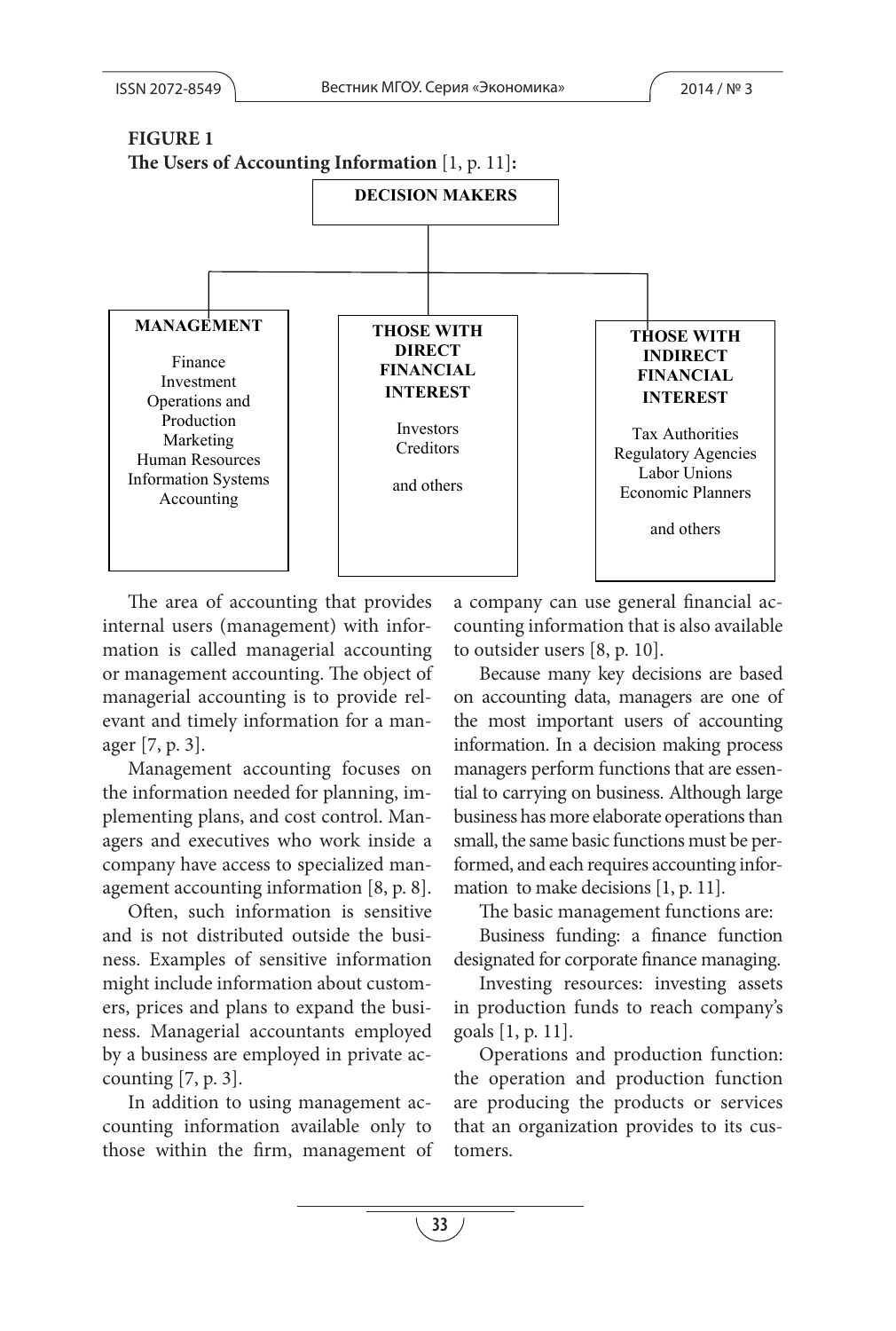Marketing goods and services: distribution of goods and services related to marketing. Marketing product refers to advertising, and other efforts to promote products sales.

Human resources function: This function is concerned with insuring that processes are documented, employee records are properly maintained and filed, employees get paid, employment adds are placed along with many others daily activities that are essential to the smooth operation of the business. These very important functions must be performed accurately, efficiently and in time.

Therefore, successful managers consistently make the right decisions based on timely and valid information. To make good decisions, company managers need answers to such questions as:

1. What were the company's earnings during the past quarter?

2. Is the rate of return to the owners adequate?

3. Does the company have enough cash?

4. Which products or services are most profitable?

5. What is the cost of manufacturing each product or providing each service?

To answer these and other questions, users (management) need detailed information on a timely basis. For internal users, management accounting provides internal reports, such as cost reports, budgets and other internal reports. These reports often include non-monetary data (direct labor, unit of breakeven, etc.), as well as accounting information often needed for company segments being more likely future oriented than past oriented [2, p.15; 9].

**2. Users with a direct financial interest:**

Another group of decision makers who need accounting information are those holding a direct financial interest in a business. They depend on accounting to assess and control information about how a business has performed [1, p. 12].

These users are not directly involved in managing and operating the business, so they can be considered external users. The area of accounting that provides external users with information is called financial accounting. The goal of financial accounting is to provide external financial reports, included in the firm's annual report. The aim of such reports is to provide relevant and timely information used by individuals and organizations that have an economic interest in the business but are not a part of its management, in other words this information is used for decision making needs users outside of the business [7, p. 3–4; 8, p. 8].

Therefore, most companies periodically publish a set of general-purpose financial statements that report their success in meeting the goals of profitability and liquidity. These statements show what happened in the past, and they are important indicators of what will happen in the future. Many people outside the company carefully study these financial reports [1, p. 12].

We can describe the users with a direct financial interest as following:

**– Investors:** a large business may have many investors who are not the managers of the business. Some investors are the owners (shareholders) [3, p. 5].

Those stockholders who invest or may invest in a business and acquire a part of ownership are interested in its past success and its potential earnings [1, p. 12].

**Investors** want accounting information to help them estimate [3, p. 5; 8, p. 9]: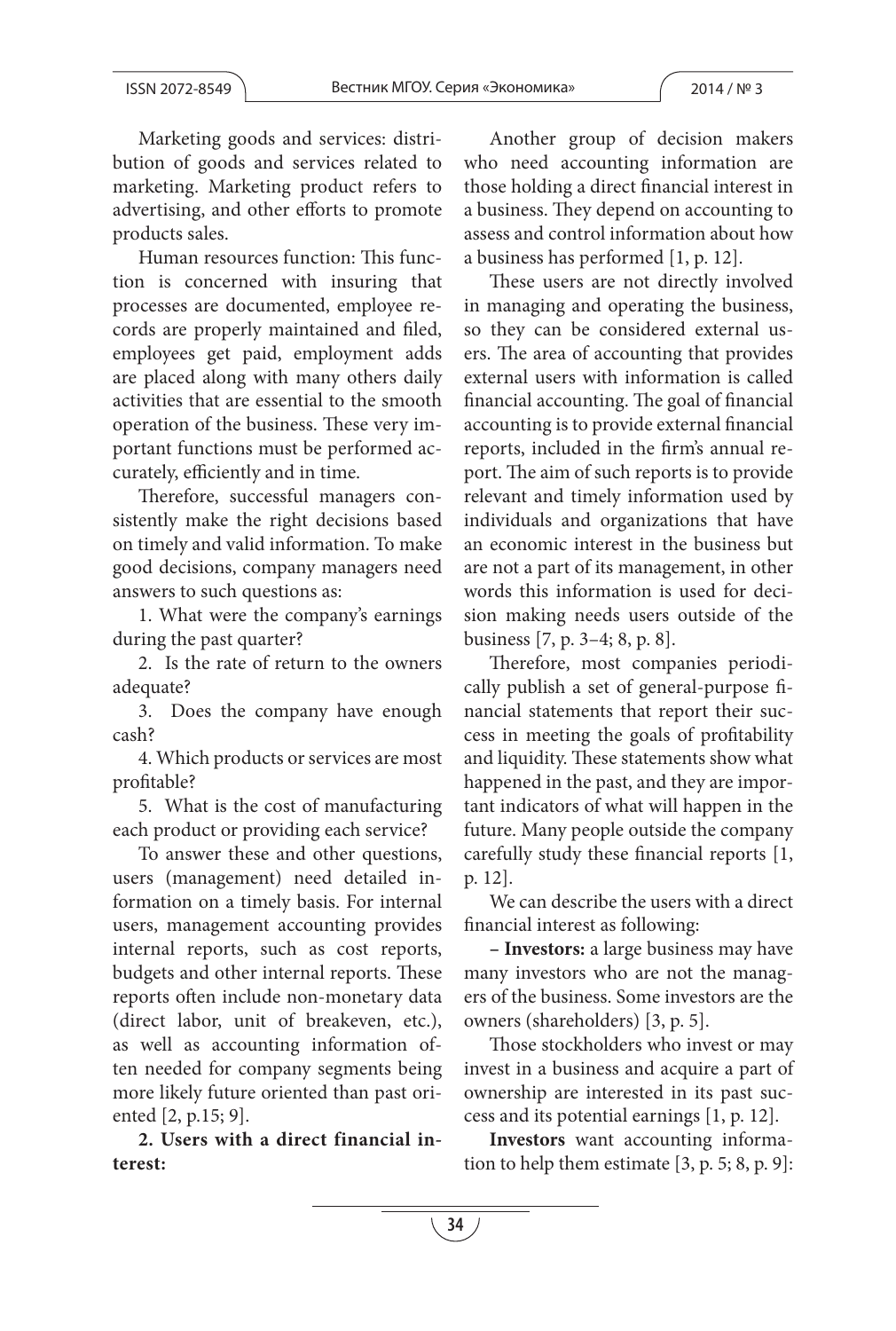1 – Whether they should buy, hold or sell their investment.

2 – How much money they can expect to receive in the future if they invest in a business now, assess the ability of the business to pay them a return (known as a dividend).

Therefore, investors need to assess financial performance of the business organizations they have invested in to consider the risk inherent in, and return provided by their investments [5, p. 3].

Financial statements, referring knowledge of business plans, market forecasts, and the character of management, can aid investors in assessing future cash flows[8, p. 9].

 A thorough study of a company's financial statements helps potential investors to judge the prospects for a profitable investment. After investing, they must continually review their commitment, by examining the company's financial statements [1, p. 12].

#### **– Creditors or lenders:**

Creditors provide goods, money or services to business organizations and accepted delays in payment or repayment. Creditors or lenders may be short-term or long-term. Short-term creditors include suppliers of materials and goods, normally described as trade creditors, credit institutions such as banks, which lend money at interest on a relatively short-term basis, and those who have provided services and are awaiting payment. Long-term creditors are those who have lent money for a long period, often in the form of secured loans [6, p. 20].

In cases of borrowing money from creditors, the creditors are always interested in a return to recover the original amount with interest [8, p. 9].

The main concern of creditors is whether or not the business is creditworthy, that is, whether it will be able to meet its financial obligations. Creditors are interested in the business's profitability only as far as it affects its ability to pay the debts. On the other hand, creditors are concerned with the company's liquidity, that is, those cash or near cash resources which may be mobilized to settle the debt [6, p. 20].

When company wishes to get a large loan from lender such as (banks, finance companies, mortgage companies, security firms, insurance firms, suppliers and other creditors) must analyze the company's financial position before they grant a loan[1, p. 12].

For example if any company wants to get a large loan from a bank, the lender will request the following types of information, allowing to know and evaluate whether the borrowing company is able to repay the borrowed amount, and the following information should be aquired [8, p. 9]:

A – the company's assets and liabilities list.

B – payrolls, tax returns, and other evidence of the company's income.

C – monthly payment details (car, rent, credit cards, etc.) the company's monthly charged and dues.

D – Copies of recent bank statements to document the flow of cash into and out of the company's accounts.

In essence, the bank would be asking the company for a balance sheet, an income statement, and a statement of cash flows. Similarly, banks use companies' financial statements in making decisions about commercial loans. The financial statements are useful because they help a lender to predict the future ability of the borrower to repay the loan.

Thus creditors are interested, mainly in financial accounting information evi-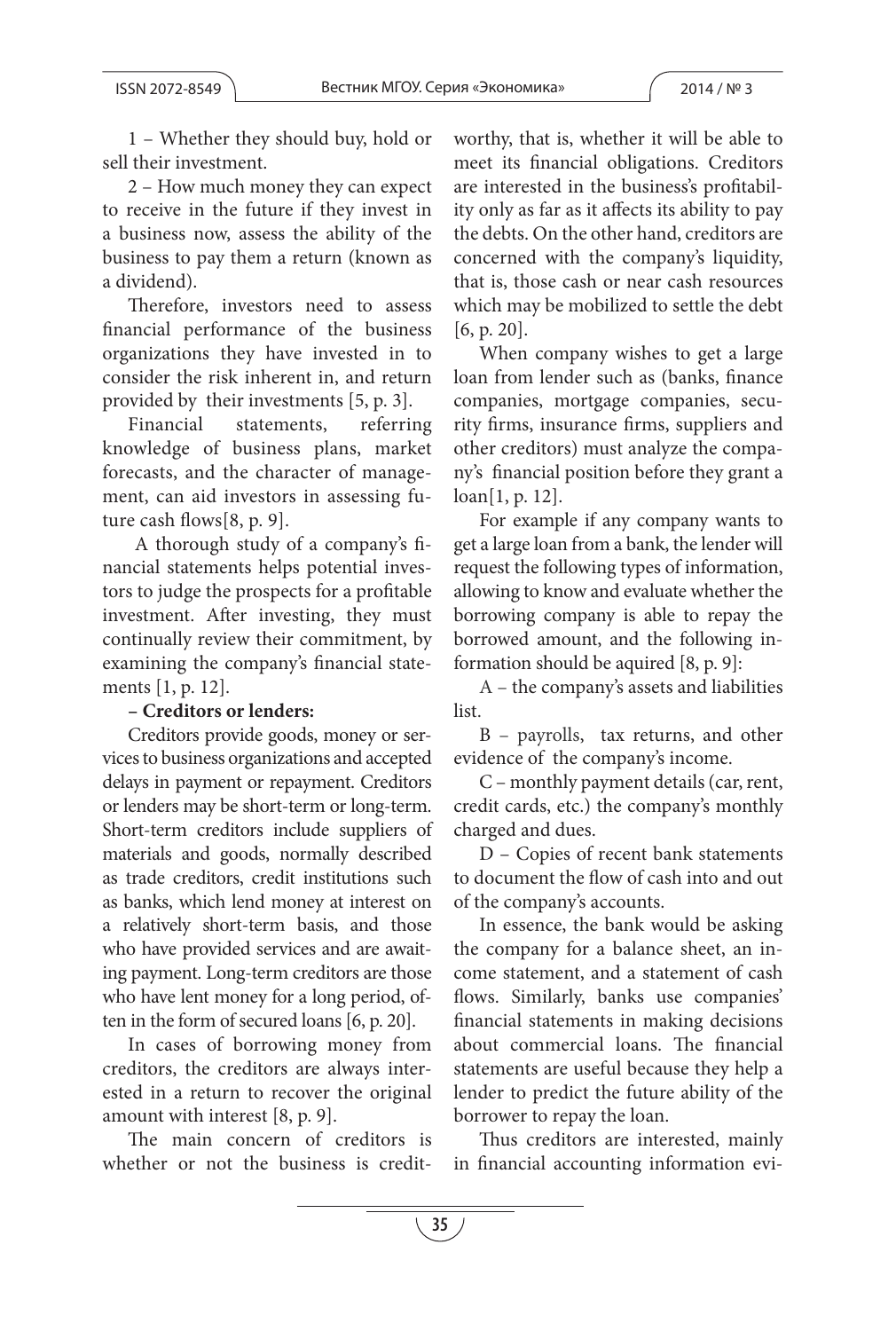dencing company's solvency, liquidity and profitability, as well as in the reports describing company's financial standing [6, p. 20].

**– Competitors:** business organization interested in knowing the relative profitability of competitors operations. They need accounting information because it may help to identify the strategic opportunities for marketing efforts and where potential profits are high or where a business competitor is weak. Therefore, business organization use accounting information available in financial statements to track their competitors and identify new opportunities to grow and use their market share in retail to increase their revenues in other ventures [8, p. 10].

– **Customers:** customers are interested in accounting information indicating the fairness of pricing policies, such as the relative proportion of unit price which consists of costs, profit and taxes, and in the difference in value of various products produced by the same company at a different price [6, p. 21].

Customers need accounting information because it helps them to assess the ability of business organization to continue carrying on business and to meet their current and future needs [4, p. 4].

– **Employees:** unless employees have a right to share the business organization income, they are effectively dissociated from these activities, if we suppose that the goal of the business organization is maximizing the accounting income and returns to shareholders [6, p. 19].

Employees are interested in financial accounting information for a variety of reasons; the most important of these reasons are the following:

1. Financial statement data is used in determining employees bonuses [8, p. 10].

2. Employees need accounting information to be aware whether the business organization has the ability to pay increased wages and benefits, and offer job security [2, p. 14].

3. Financial accounting information can help an employee to evaluate if the employer will be able to fulfill the longrun promises, such as pensions and retiree health-care [8, p. 10].

4. Employees are interested in accounting information, because they want to assess the ability of the entity to continue providing their remuneration and employment opportunities [3, p. 5].

5. Benefits related financial statements are also important in contract negotiations between labor unions and management [8, p. 10].

**3. Users with indirect financial interests:** In recent years, society as a whole, through governmental and public groups, has become one of the largest and most important users of accounting information [1, p. 12].

Users who need accounting information to make decisions on public issues include:

**– government authorities:** government agencies, such as tax authorities, central statistical services, ministries of commerce, industry, employment, etc., collect information about various aspects of business organizations activities. A considerable part of this information is the direct accounting result, for example, levels of sales activities, income, investments, inventories, liquidity, dividend levels, taxation, etc. This information is very important in developing policies for managing the economy [6, p. 20].

Government are interested in accounting information for a variety of reasons, the most important of the reasons are the following: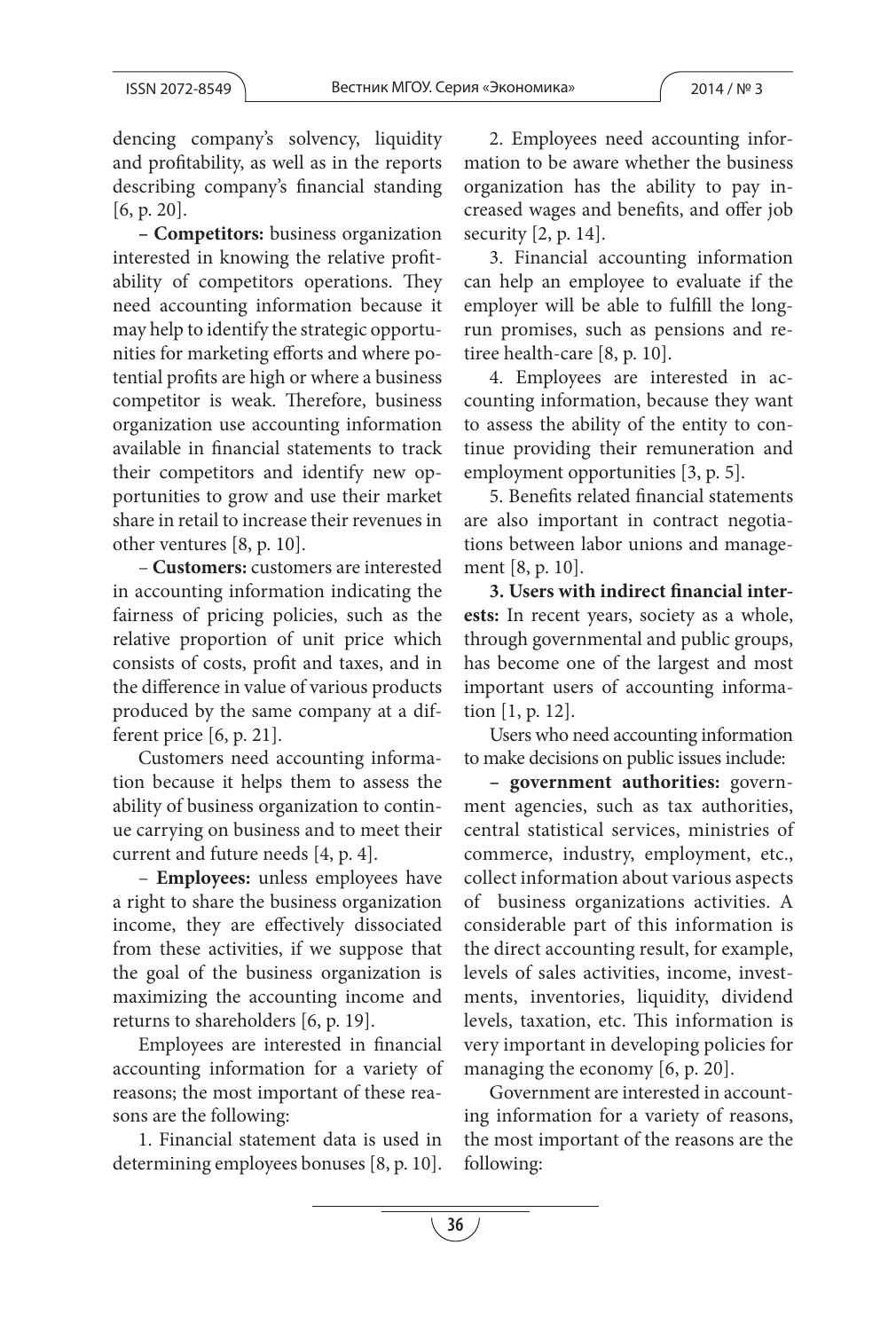1. Governments need accounting information to calculate the amount of tax owing and whether the entity complies with tax laws [2, p. 14].

2. Governments need accounting information from business organizations to know whether financial support is needed. In making these decisions, an assessment of profits, sales revenues and financial strength should be made [4, p. 4].

3. As long as government has direct responsibilities of controlling the economy, the reliable financial data help to assemble the national economic statistics, used for a variety of purposes in controlling the economy [5, p. 3].

In addition government may demand disclosure of information such as future investment plans, expected future financial performance and other. However, government expect accounting information to be presented in a uniform manner, so that the rules applying to accounting methods and preparation of accounting reports to be used by a government should be the same as those governing the nature of accounting information disclosed to investors and shareholders [6, p. 20].

**– Local community:** business organizations activities influence local communities in a different ways [3, p. 5].

Local industries have both positive and negative influences on the locality. For example, pollution; despoliation and congestion are the negative aspects of the activities determine direct and indirect external social and economic costs, set by communities. Local communities have their interests in their local industrial activities, and require much more information about social benefits and costs and also the public-relations information, presently disclosed [6, p. 21].

Accounting statements (generally called "financial statements") may give local communities the information about the trends and recent developments of the business organizations and the range of their activities [3, p. 5].

**– Other users:** there are also other users of accounting information considered indirect users having interests in business organizations, such as labor unions, who study company's financial statements in order to prepare for contract negotiations; and company's incomes and costs often play an important role in these negotiations. There are groups of financial analysts and brokers, insurance companies, lawyers and financial press who have indirect interest in business financial performance and prospects, and also there are experts in economics and finance who need accounting information in order to assist in business economic policies and programs assessment [1, p. 12-13].

REFERENCES:

- 1. Belverd E. Needls & Marian Powers. Financial Accounting. Houghton Mifflin publishing company, 9TH EDITION, USA, 2007. 850 p.
- 2. Carlon, Mladenovic, Palm, Kimmel, Kieso&Weygandt. Accounting Building Business Skills. John Wiley & Sons Inc, 4TH EDITION. Australia, 2012. 1141 p
- 3. David Alexander & Christopher Nobes. Financial Accounting An International Introduction. Prentice-Hall Inc, 4TH EDI-TION, London, UK, 2010. 470 p.
- 4. Eddie McLaney & Peter Atrill. Accounting an Introduction, Prentice- Hall Inc., 4THEDITION, USA, 2008. 799 p.
- 5. Geoff Black. Introduction to Accounting and Finance, prentice-Hall Inc, 1st EDI-TION, UK, 2005. 285 p.
- 6. M. Glautier, B. Underdown & D. Morris. Accounting – Theory and Practice", pren-